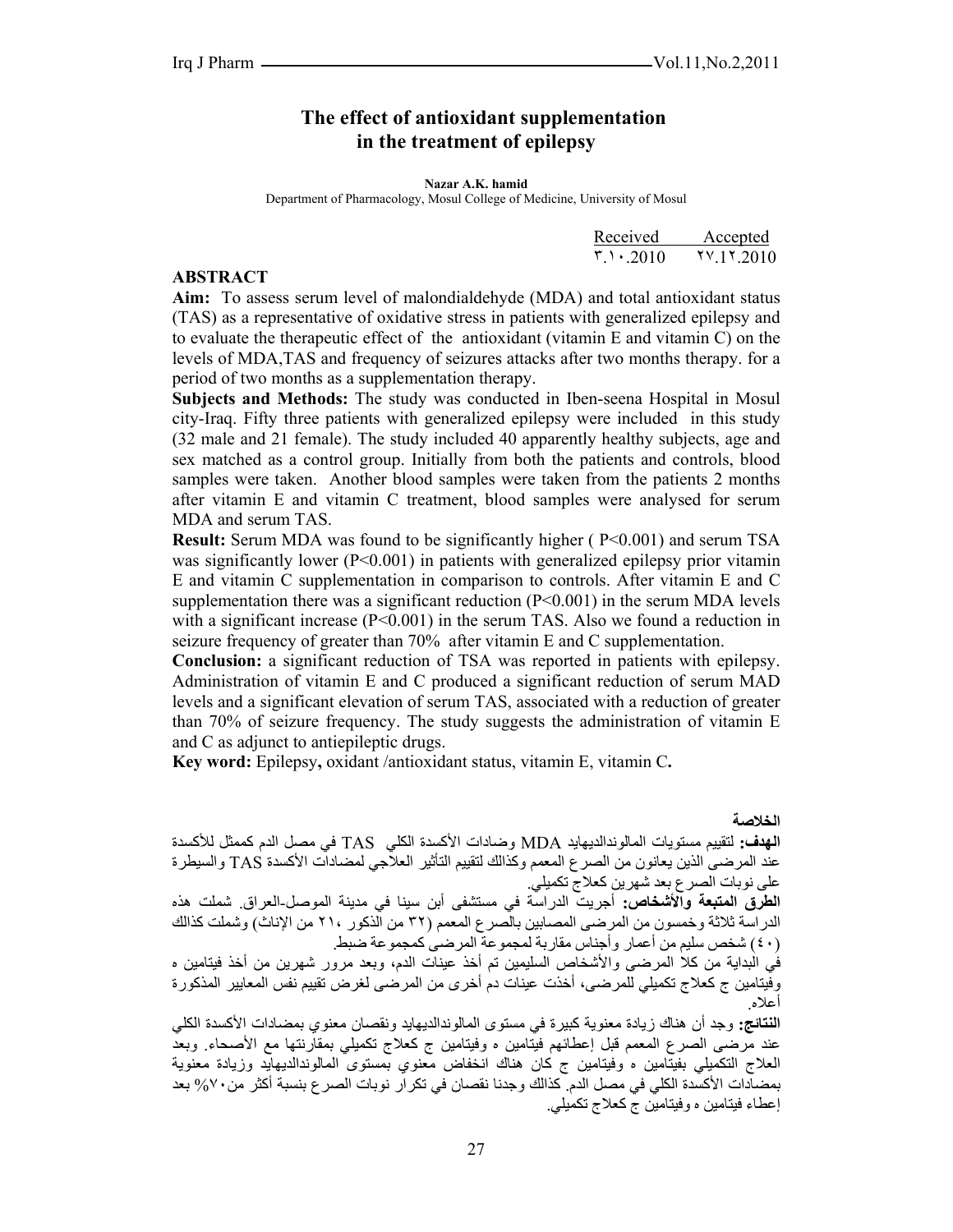الاستنتاج: تم تسجيل انخفاض معنوي بمضادات الأآسدة الكلي عند المرضى الذين يعانون من الصرع. عند إعطاء فيتامين ه وفيتامين ج نتج نقصان معنوي بمستوى المالوندالدهايد وكذالك ارتفاع معنوي بمستوى مضادات الأكسدة الكلي في مصل الدم. وتشير الدراسة بأن إعطاء فيتامين ه وفيتامين ج كمساعد للعقاقير المضادة للصرع قد يحسن من السيطرة على نوبات الصرع.

pilepsy is a chronic disorder E pilepsy is a chronic disorder by recurrent seizures<sup>1</sup>. Epilepsy is the second common chronic neurological condition seen by the neurologists<sup>2</sup>. Approximately 60% of all epilepsies are idiopathic or cryptogenic. Almost any type of brain pathology can cause seizures / epilepsy. The etiology of seizure is multifactorial in any given individual and is best thought of as an interaction between genetically determined seizures thresholds, underlying predisposing pathologies or metabolic derangements and acute precipitating factors<sup>3</sup>.

 Oxidative stress is implicated in the pathogenesis of malignancy, dementia, and several neurodegenerative disorders <sup>4</sup> . In mammalian cells, oxygen is reduced to water to generate energy. The reduction of oxygen to water by mitochondrial cytochrome oxidase involve the formation of four single electrons that may combine with oxygen to form reactive oxygen species (ROS) or free radicals. Under pathological condition, approximately 2% of oxygen does not undergo complete reduction in the mitochondria, which result in the formation of free radicals as the final reaction products<sup>5</sup>. Antioxidant are natural or synthetic substances that may quench the free radicals as soon as they are formed so that the ROS do not get a chance to damage the vital components of DNA or other cellular components. Mammalian cells are equipped with both enzymatic and nonenzymatic antioxidant defiance mechanism to minimize the cellular damage resulting from interaction between the cellular constituents and the ROS. In a healthy body, the ROS

and antioxidants remain in balance. When the balance is disrupted toward an overabundance of ROS, a state of oxidative stress prevails when lipid with multiple carbon-carbon double bonds may undergo peroxidation<sup>6</sup>. It is one of the pro-oxidant pathways and a source of free radicals.

 The brain is particularly vulnerable to oxidative damage due to the high utilization of inspired oxygen, the large amount of easily oxidizable polyunsaturated fatty acid, the abundance of redox-active transition metal ions, and the relative dearth of antioxidant defense systems<sup>7</sup>.

 It has been postulated that membrane lipid peroxidation may be casually associated with certain types of epilepsy. A decrease in free radical scavenging activity may lead to an increase risk of seizure recurrence <sup>8</sup> .

 Lipid peroxidation is an indicator of free radical metabolism and oxidative stress in human beings and other organisms. Malondialdehyde (MDA), an end product of lipid peroxidation, is a metabolite that can be readily estimated in serum samples. Our objective, in this study, was to ascertain the variation in serum MDA and serum TAS in epileptic patients before and after antioxidant supplementation.

 Vitamin C (ascorbic acid) is one of the antioxidant needed by all cells in the body. Ascorbic acid is a reducing agent and can reduce, and thereby neutralize, reactive oxygen species such as hydrogen peroxide. Anticonvulsant therapy seems to have a negative influence on plasma level of vitamin  $C^{10}$ 

 Vitamin E ( alpha tocopherol ) is a powerful antioxidant that prevent the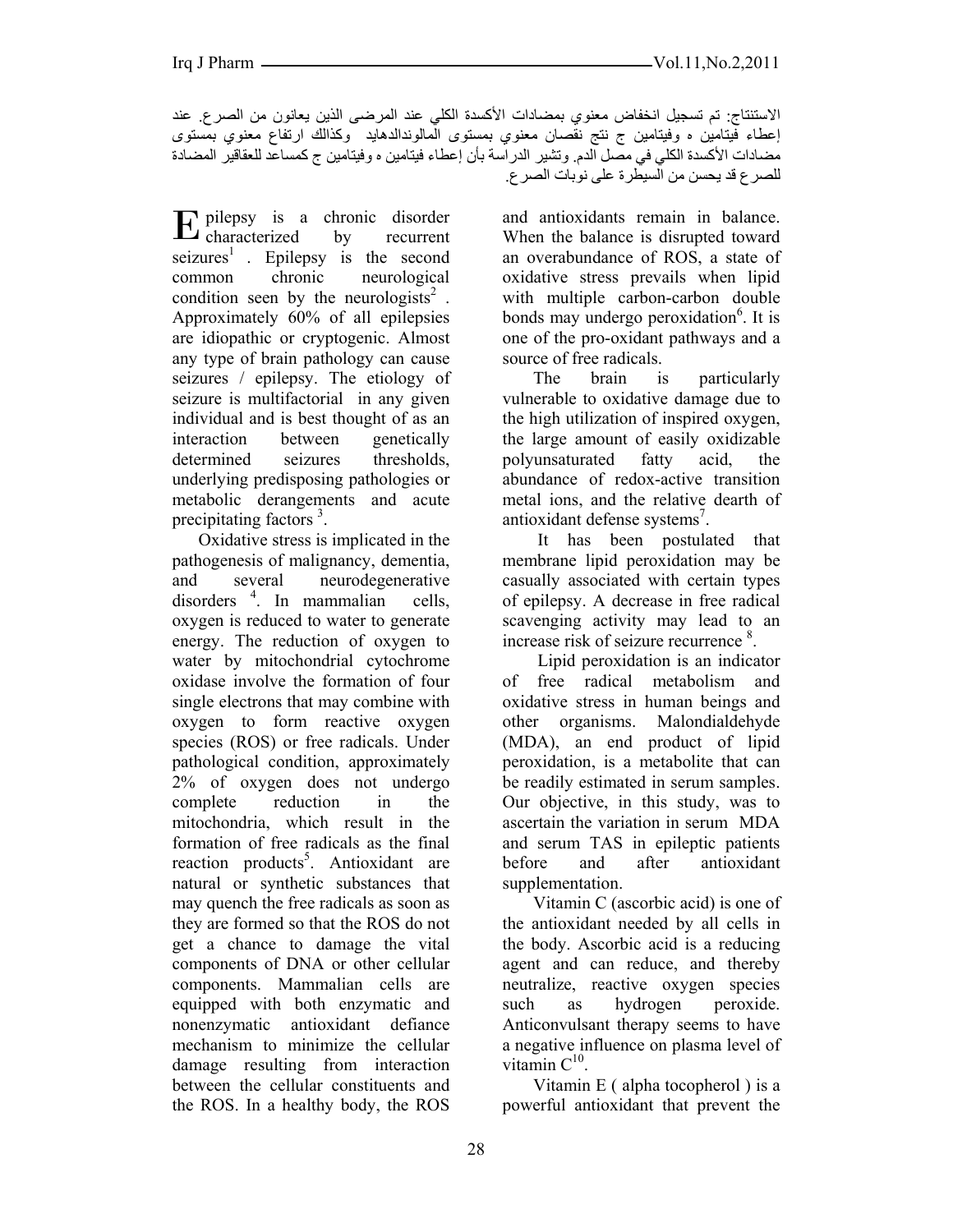perioxidation of lipid in the cell membrane. Epileptics on anticonvulsant medication may have reduced plasma alpha tocopherol levels and this may be due to in part to the use of anticonvulsants $11$ .

 The sensitivity of brain tissue to oxidative damage and the effect of free radical in epilepsy led us to consider the relation between oxidative stress and epilepsy before and after antioxidant supplementation.

The aim of the present study is to evaluate the therapeutic effect of antioxidant supplementation in the treatment of epilepsy

## **Material and methods**

This study was conducted in Iben-Seena Hospital-Department of neurology. All patients included in the study were clinically diagnosed as generalized epilepsy by specialist in neurology. We excluded patients with other disease known to affect oxidant/antioxidant status as diabetes mellitus, hypertension, renal disease, liver disease or malignancy. Also we excluded patients in whom vitamin E and vitamin C are contraindicated.

 Out of 70 patients 53 patients were selected and completed the study. They were 32 male and 21 female with a mean±SD age of 25.24±10.40 years (ranged between 14 and 52 years). Also 40 apparently healthy subjects, age and sex matched with patients participated as a control group. They were 23 male and 17 female with a mean $\pm$  SD age 26.93 $\pm$ 10.71 years.

Consequently, all patients presented at least twice during the study period. They had been treated with anticonvulsants either by monotherapy or combination therapy (Table 1). The drugs used were carbamazepine, valproic acid, Phenobarbital, phenytoin, clonazepam and topiramate.

All patients were given 400 I.Us/d vitamin E and 100 mg/d vitamin C for 2 months. Initially ( before vitamin E and C administration ) blood samples were taken from the patients and controls for the assessment of serum MDA and TAS. After 2 months of antioxidant supplementation, another blood samples were taken from patients for reassessment of MDA and TAS.

Assay of MDA was done manually using a method described by Onkawa et al,  $^{12}$ , TAS was measured by peroxidase/ $H_2O_2$  /ABTS colorimetric assay using commercial kits from Pandox company- UK.

The data were expressed in mean±SD. Statistical analysis was done by using student 's 't'-test and p<0.05 was considered as significant and p< o.oo1 was considered as highly significant.

## **Results**

A significant higher level of MDA, and lower level of TSA were obtained in patients before vitamin E and C administration as compared to control group  $(p<0.001)$  (Table-2).

Table 1. Overall Antiepileptic drugs (AEDs) utilization (N=53)

| S.No | AED therapy  | No of patients | percentage |
|------|--------------|----------------|------------|
|      | Monotherapy  |                | 51%        |
| ∼    | Dual therapy |                | 40%        |
|      | Three drugs  |                | 9%         |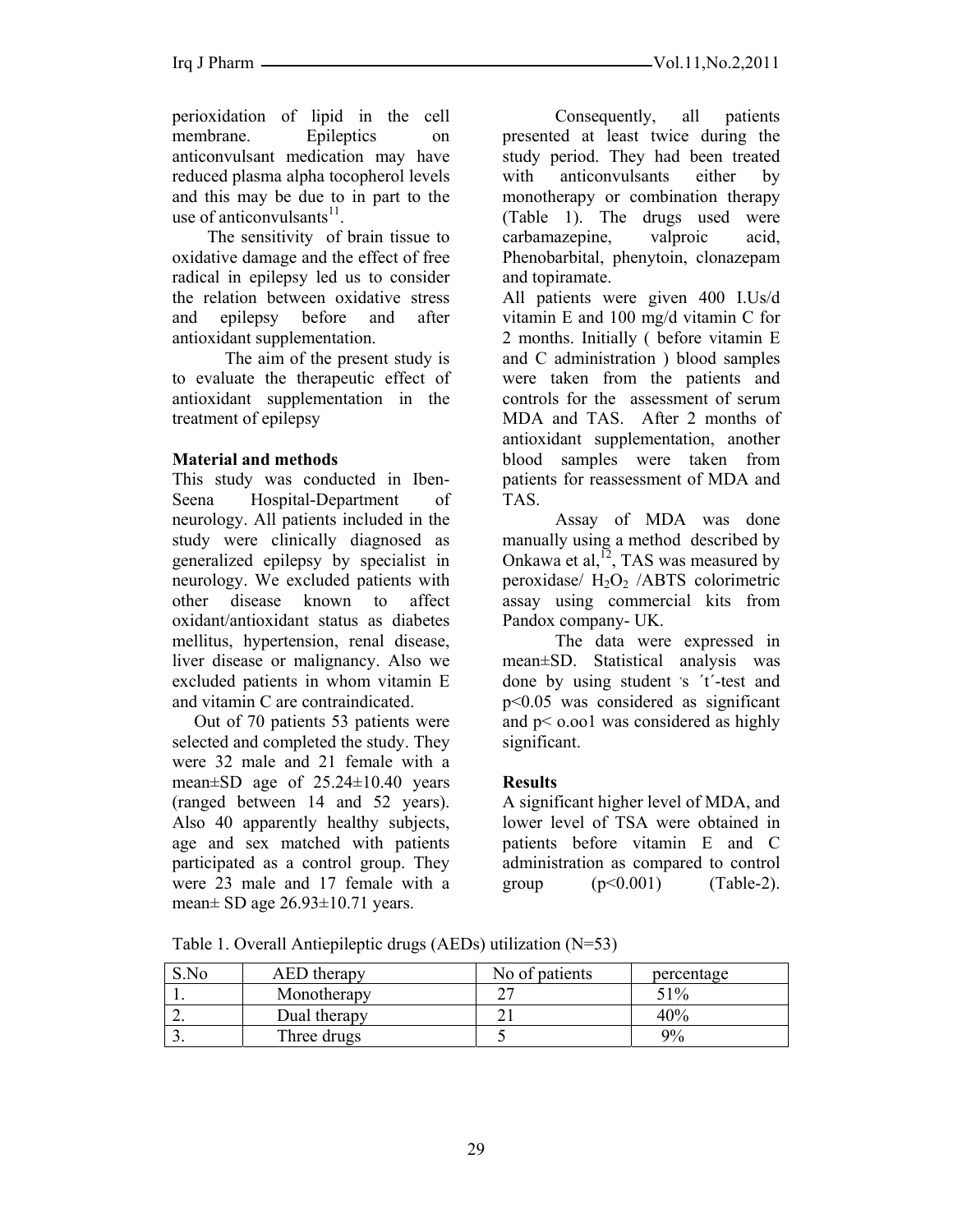Table 2. Concentration of MDA and TSA in epileptic patients before vitamin E and C supplementation and healthy control (mean±SD)

| Parameter   | Patients before vitamins Control<br>supplementation<br>$No=53$ mean $\pm SD$ | $No=40$<br>$mean \pm SD$ | P value   |
|-------------|------------------------------------------------------------------------------|--------------------------|-----------|
| MDA(nmol/l) | $1.91 \pm 0.21$                                                              | $0.72 \pm 0.16$          | P < 0.001 |
| TSA(mmol/l) | $1.13 \pm 0.14$                                                              | $1.70 \pm 0.18$          | P < 0.001 |

Table 3. Concentration of MDA and TAS in patients with epilepsy after vitamin E and C supplementation and healthy control (mean± SD)

| Parameter   | Patients before vitamins | Patients after vitamins |           |
|-------------|--------------------------|-------------------------|-----------|
|             | Supplementation          | Supplementation         | P value   |
|             | $No=53$ mean $\pm SD$    | $No=53$ mean $\pm SD$   |           |
| MDA(nmol/l) | $1.91 \pm 0.21$          | $1.79 \pm 0.20$         | P < 0.001 |
| TAS(mmol/l) | $1.13\pm0.14$            | $1.30 \pm 0.14$         | P < 0.001 |

Table 4. Frequency of improvement of epilepsy after vitamin E and C supplementation

| Degree of control | No of    | Percentage | <b>MDA</b>      | TAS             |
|-------------------|----------|------------|-----------------|-----------------|
|                   | patients | $\%$       | mean $\pm$ SD   | $mean \pm SD$   |
| Good control      | 19       | 36%        | $1.67 \pm 0.17$ | $1.38 \pm 1.10$ |
| Fair control      | 29       | 55%        | $1.79 \pm 0.22$ | $1.26 \pm 0.15$ |
| Bad control       |          | 9%         | $1.88 \pm 0.16$ | $1.26 \pm 0.08$ |

After 2 months of vitamin E and C therapy, a significant reduction of MDA and a significant elevation of TSA were obtained (Table 3).

Data obtained from the study showed that a reduction in the frequency of seizure attacks have been produced after one month of vitamin E and C supplementation. 19 patients (36%) presented total remission of seizure. 29% patients (55%) presented improvement with reduction of seizure by 60% - 90% and 5 patients 9% did not respond to treatment (Table 4).

## **Discussion**

Brain is considered abnormally sensitive to oxidative damage and in fact early studies demonstrated the ease of peroxidation of brain membranes. Brain is enriched in the

more easily oxidizable polyunsaturated fatty acid such as decosahexaenoic acid and eicosapentaenoic acid as it has a limited ability to perform aerobic glycolysis, it is unusually vulnerable to hypoxia. On other hand, brain is not enriched in antioxidant defenses, it contain relatively low levels of superoxide dismutase, catalase and glutathione peroxidase $^{13}$ .

 Imbalance in oxidants and antioxidants known to be involved in the pathogenesis of various diseases including epilepsy. Although the specific underlying cause of epilepsy and seizures is often unknown, research has found that damage caused by free radicals can predispose the brain to seizures. The high fat content of myelin sheaths that surround neurons and the high rate of oxidative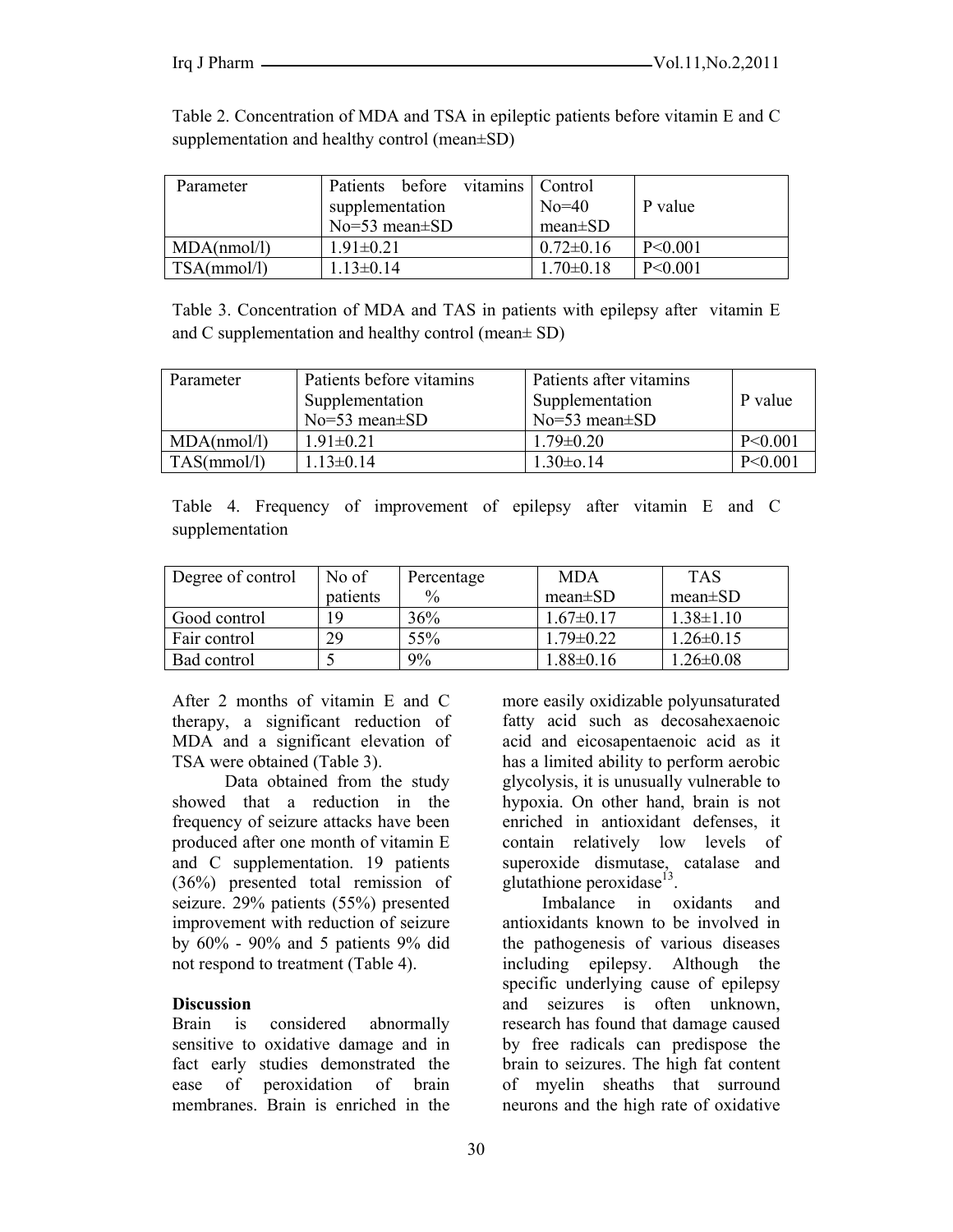metabolism (about 20% of the total oxygen demand of the body) make the brain a target for free radical damage. Many factors can induce excessive production of free radicals, including head trauma and neurodegenerative disease $^{14}$ .

 Studies have shown that epileptics are low in many antioxidants, including intrinsic antioxidants such as glutathione and superoxide dismutase and extrinsic antioxidants including vitamin E, vitamin C, and vitamin  $A<sup>15</sup>$ . Although large human studies have not yet been conducted on the use of antioxidants in people with epilepsy, it is already known that vitamin A, C and E are vital to brain function<sup>16</sup>.

 In the present study, one of the indices of oxidative stress, serum MDA, and TAS, were assessed in 53 patients with generalized epilepsy and 40 healthy controls before and after antioxidant supplement. Our study demonstrated a statistically significant increase in the levels of MDA with statistically significant reduction in TAS in patients with epilepsy before vitamin E and vitamin C supplementation as compared to control group. After vitamin E and vitamin C supplementation we observed significant reduction in serum MDA levels with an increase in serum TAS from pre-supplementation values.

 This study indicated that serum TAS of epileptic patients, which was low compared with controls, improved after treatment, suggesting that free radicals may be implicated in epilepsy.

 These finding are in accordance with several studies which has been done to evaluate oxidative stress and antioxidant status in various types of epilepsy. Most of these studies have shown enhanced level of oxidative stress and reduced levels of antioxidant vitamins $17,18$ 

 In this study, we examined the effect of vitamin E and vitamin C supplementation on 53 patients. At the end of 2 months we found a dramatic decrease in seizure activity in these patients. In small trial using vitamin E in 24 children aged 5-18 years with refractory epilepsy, treatment of 12 children with vitamin E, 400 IU/d, over 3 months improve seizure control in 10 children, indicated by a reduction in seizure frequency of greater than 60% compared with a 3 months run-in baseline period $^{11}$ . Some other studies also showed that vitamin E supplementation reduced seizure frequency, although no improvement was seen in other studies $^{19}$ .

 Vitamin C is an exogenous antioxidant able to alter the brain oxidative stress. In one study found that vitamin c increase the latency to first seizure and decrease the mortality rate and lipid peroxidation levels in adult rats with seizures induced by pilocarpine<sup>19</sup>.

 Adding vitamin C to certain drugs help them penetrate the brain and may improve treatment of neurological disease. Many medicines that could potentially help in diseases such as Alzheimer´ disease, Parkinson's disease and epilepsy are limited by their inability to reach the brain. That is because the brain is protected from foreign´ substance by a natural barrierthe blood –brain barrier. They attached vitamin C to a drug that could be used to treat epilepsy but cannot, alone, reach the brain. Mice with epilepsy showed no improvement when treated with the drug but when vitamin C was attached, there was a significant reduction in seizures. the researchers think this works because vitamin c does pent rate the brain through vitamin c ´transporters´ found in brain tissue. When a drug is linked to vitamin, they can use the transporters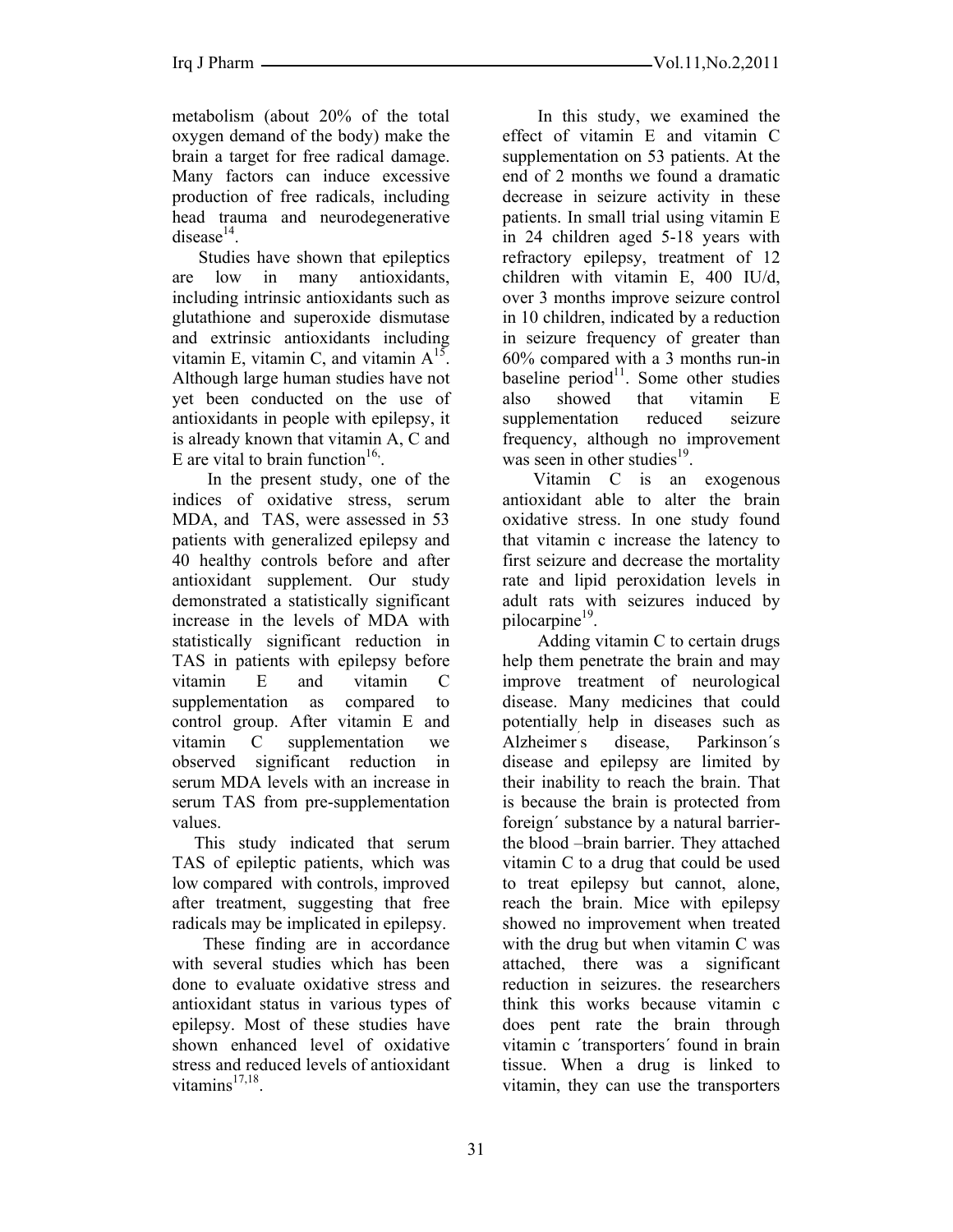as a hook to pull them through the blood-brain barrier<sup>20.</sup>

In conclusion, the ability of antioxidants for reducing the seizures manifestations and the accompanying biochemical changes (i.e makers of oxidative stress) further supports a role of free radicals in seizure and highlight a possible role of antioxidants as adjunct to antiepileptic drugs for seizure control.

## **References**

- 1. Leppik I E. Contemporary diagnosis and management of the patient with epilepsy,  $2^{nd}$  ed. Newtown, PA: Hand books in health care. 1996.
- 2. Sridharan R. Epidemiology of epilepsy. Cur Scie 2002;82(6):664-70.
- 3. Guberman AH, Bruni J editors. Essentials of clinical epilepsy.  $2<sup>nd</sup>$ ed. Boston, Butterworth Heinemann,. 1999. P. 3-10.
- 4. Halliwell B, Gutteridge JM, editors. Free radicals in Biology and Medicine. Oxford: Oxford University press 1997.
- 5. Fridovich I. Superoxide dismutase. Adv Enzymol 1974;41:35-97.
- 6. Rice-Evans C, Burdon R. Free radical-lipid interactions and their pathological consequences. Prog Lipid Res 1993;32:71-110.
- 7. Butterfield DA, Castegna A, Pocernich CB, et al. Nutritional approaches to combat oxidative stress in Alzheimer's disease. J Nutr Biochem 2002;13:444-61.
- 8. Maertens P, Dyken P, Grf W,et al. Free radicals, anticonvulsants and the neuronal ceroid lipofuscinosis. Am J Med Genet 1995; 57:225-8.
- 9. Shigeoka S, Ishikawa T, Tamoi M, et al. Regulation and function of ascorbate peroxidase.

Isoenzymes. J Exp Bot 2002;53(372):305-19.

- 10. Singh RB, Niaz MA, Ghosh S, et al. Dietary intake and plasma levels of antioxidant vitamin in health and disease: A hospital based case controlled study. J Nutr Environ Med 1995;5:235- 42.
- 11. Ogunmekan AO, Hwang PA. A randomized, double-blind, placebo-controlled, clinical trial of D-α-tocopherol acetate (vitamin E), as added-on therapy, for epilepsy in children. Epilepsia 1989;30:84-9.
- 12. Ohkawa H, Ohishi N, Yagi K. Assay for lipid peroxides in animal tissue by thiobarbituric acid reaction. Anal Biochem 1979;95:351-8.
- 13. Guney Y, Bilgihan A, Hiesonmez A, et al. Influence of different doses of irradiation on oxidant and antioxidant systems in the brain of guinea pigs. Am J Immunol 2005;3:114-8.
- 14. Halliwell B. Role of free radicals in the neurodegenerative disease: Therapeutic implications for antioxidant treatment. Drugs Aging 2001;18(19):685-716.
- 15. Liao KH, Mei QY. Determination of antioxidants in plasma and erythrocyte in patients with epilepsy. Zhong Nan Da Xue Xue Bao Yi Xue Ban 2004;29(1):72-4.
- 16. Almeida SS, Duntas LH, Dye L, et al. Nutrition and brain function: A multidisciplinary virtual symposium. Nutr Neurosci 2002;5 (5): 311-20.
- 17. Sudha K, Rao AV, Rao A. oxidative stress and antioxidant in epilepsy. Clin Chim Acta 2001;303(1-2):19-24.
- 18. Golden TR, Patel M. Catalytic Antioxidants and